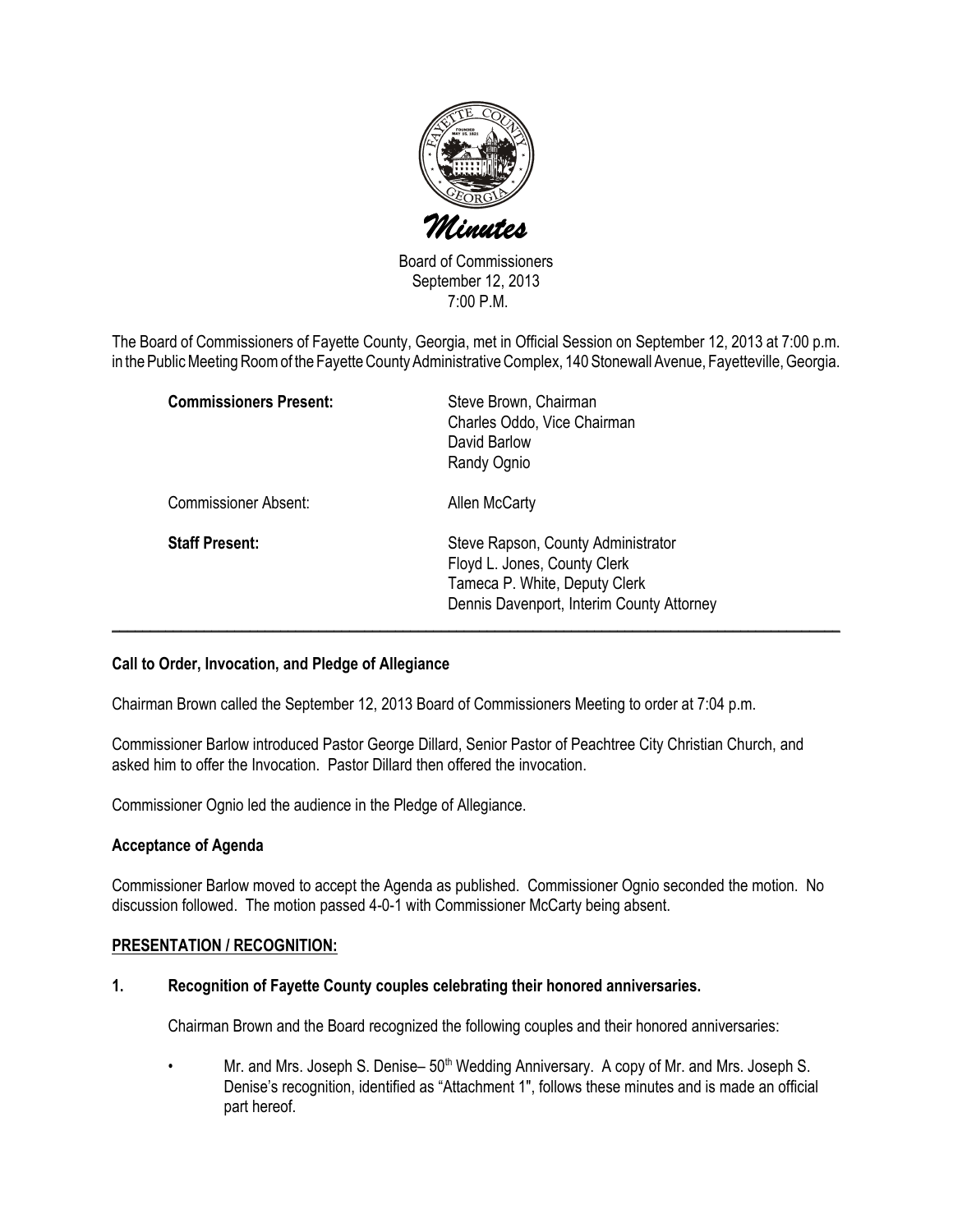- Mr. and Mrs. Klaus and Mary Ellen Schoeffer–  $51<sup>st</sup>$  Wedding Anniversary. A copy of Mr. and Mrs. Schoeffer's recognition, identified as "Attachment 2", follows these minutes and is made an official part hereof.
- Mr. and Mrs. John and Anne Milani– 60<sup>th</sup> Wedding Anniversary. A copy of Mr. and Mrs. Milani's recognition, identified as "Attachment 3", follows these minutes and is made an official part hereof.
- Mr. and Mrs. Gladwin and Jacqueline Kreimann– 60<sup>th</sup> Wedding Anniversary. A copy of Mr. and Mrs. Kreimann's recognition, identified as "Attachment 4", follows these minutes and is made an official part hereof.
- Mr. and Mrs. Chuck and Shirley Norviel– 65<sup>th</sup> Wedding Anniversary. A copy of Mr. and Mrs. Norviel's recognition, identified as "Attachment 5", follows these minutes and is made an official part hereof.
- Mr. and Mrs. Willard and Nina Divins– 66<sup>th</sup> Wedding Anniversary. A copy of Mr. and Mrs. Divins recognition, identified as "Attachment 6", follows these minutes and is made an official part hereof.

Copies of the request and master recognition which was read into the record by Chairman Brown, identified as "Attachment 7", follow these minutes and are made an official part hereof.

## 2. Recognition honoring Wellspring Living and its "Run for One" 5K run.

Commissioner Barlow read the recognition honoring Wellspring Living and its "Run for One" 5k run. Copies of the request and the recognition, identified as "Attachment 8", follow these minutes and are made an official part hereof.

### 3. Proclamation recognizing September 17-23 as "Constitution Week in Fayette County."

Commissioner Oddo read the proclamation recognizing September 17-23 as "Constitution Week in Fayette County." Ms. Phyllis King, representing the Daughters of the American Revolution, spoke about the importance of the Constitution and of its upcoming recognition ceremony at the Historic County Courthouse. Copies of the request and proclamation, identified as "Attachment 9", follow these minutes and are made an official part hereof.

### 4. Proclamation of the 17<sup>th</sup> Annual Inman Farm Heritage Days event at Minter's Farm.

Commissioner Oddo read the proclamation for the 17<sup>th</sup> Annual Inman Farm Heritage Days event at Minter's Farm. Mr. Rick Minter briefly commented on the history and events at Inman Farm Heritage Days. Copies of the request and proclamation, identified as "Attachment 10", follow these minutes and are made an official part hereof.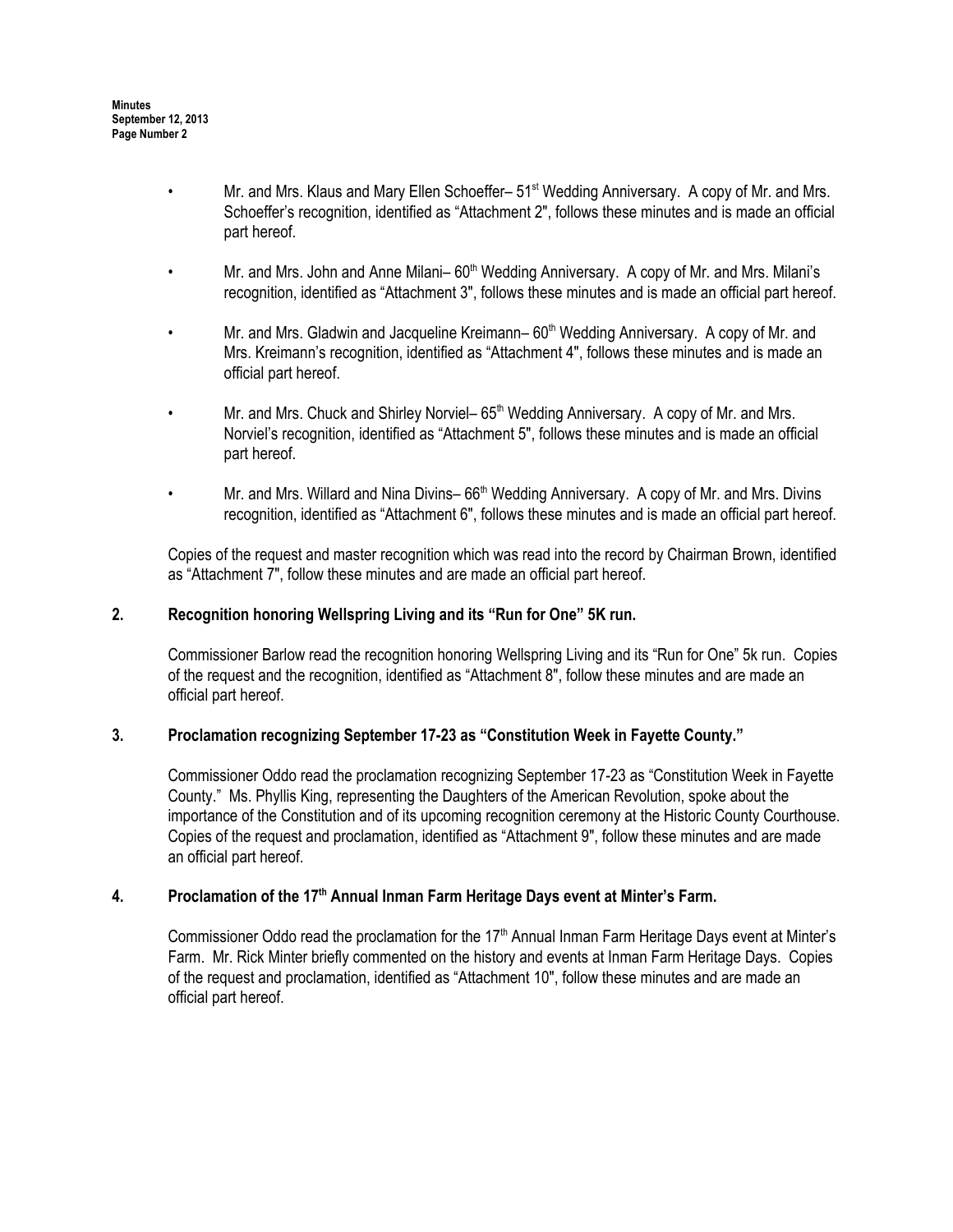## 5. Proclamation concerning the Fayette County Board of Education.

Chairman Steve Brown read the proclamation concerning the Fayette County Board of Education. Copies of the request and proclamation, identified as "Attachment 11", follow these minutes and are made an official part hereof.

Chairman Brown's Comments on Channel 23: Chairman Brown pointed out that graphics were playing on the meeting room's big screen and televisions, and he explained that they were the introduction to a "new thing that we've decided to do." He told the audience that everybody likes to gather around high school football and, since the County has made upgrades to its cable channel and is displaying Board meetings on the website, the County had decided to record football games that could be replayed on the County's television station. He said the program is called the "Fayette County Game of the Week," that Ms. Jan Horne has volunteered to record the games, and that Chick-Fil-A Dwarf House in Fayetteville has covered all the costs; meaning no cost to the taxpayers. He added that the programing would include commentary from the coaches as well as a pre-game show. He anticipated that the programs would begin playing by next Wednesday, and that Whitewater High School, McIntosh High School and Sandy Creek High School had already agreed to participate in this endeavor. He encouraged everyone to tune in and watch the games.

### PUBLIC HEARING:

There was no Public Hearing.

## PUBLIC COMMENT:

Lori Klonoski: Mrs. Klonoski displayed three pictures to the Board and the audience utilizing the meeting room's big screen and televisions, and she said she wanted to speak about the Core Infrastructure Special Purpose Local Option Sales Tax (SPLOST) referendum that will be voted on in November. The pictures displayed erosion problems in her yard due to stormwater runoff. She explained that the stormwater runoff had created a ravine in her yard that is 26 feet deep, 80 feet across at its widest point, and is 210 feet long– traversing most of her property line. She encouraged everyone to vote in favor of the SPLOST referendum this November. She told everyone that she has lived in Huntington South subdivision, in unincorporated Fayette County, since 1995, and that she knew they were in trouble after the first big rainstorm. She explained that stormwater drainage from higher ground channels through a culvert beneath the road and is eroding away the land on both her lot and her next door neighbor's property. She told the Board that, for many years, her husband contacted local county officials and researched everything he could find to determine what recourse could be had for this issue; however, there were no solutions to be found. She also told the Board that her neighbor had also researched the problem and discussed it with the County, but that he also got nowhere with his efforts. Additionally, Mrs. Klonoski told the Board that her neighbors have faced other issues with stormwater drainage such as an uprooted tree that fell and smashed a back deck. She stated that her neighbor has built a fence so that his grandchildren would not fall into the ravine, but that another uprooted tree fell onto the fence. She explained that her neighbor had paid \$2,600.00 for a company to drop boulders on the ravine wall along his yard. Mrs. Klonoski told the Board that when her part of the subdivision was built in 1983, there were no homes on the higher terrain even though there were plans to build on the higher ground. She said that it was known that there was going to be a problem with the two lowest lots because there was inadequate planning for runoff from those homes to be built on higher ground, and that now the runoff from the homes are channeled into her property, She pointed out that the County engineer had approved the plat, and that the County added a stamp that reads: Fayette County does not accept the ownership maintenance or responsibility for any drainage easement or overall drainage plan, or the lack of one, indicated by this plat. Mrs. Klonoski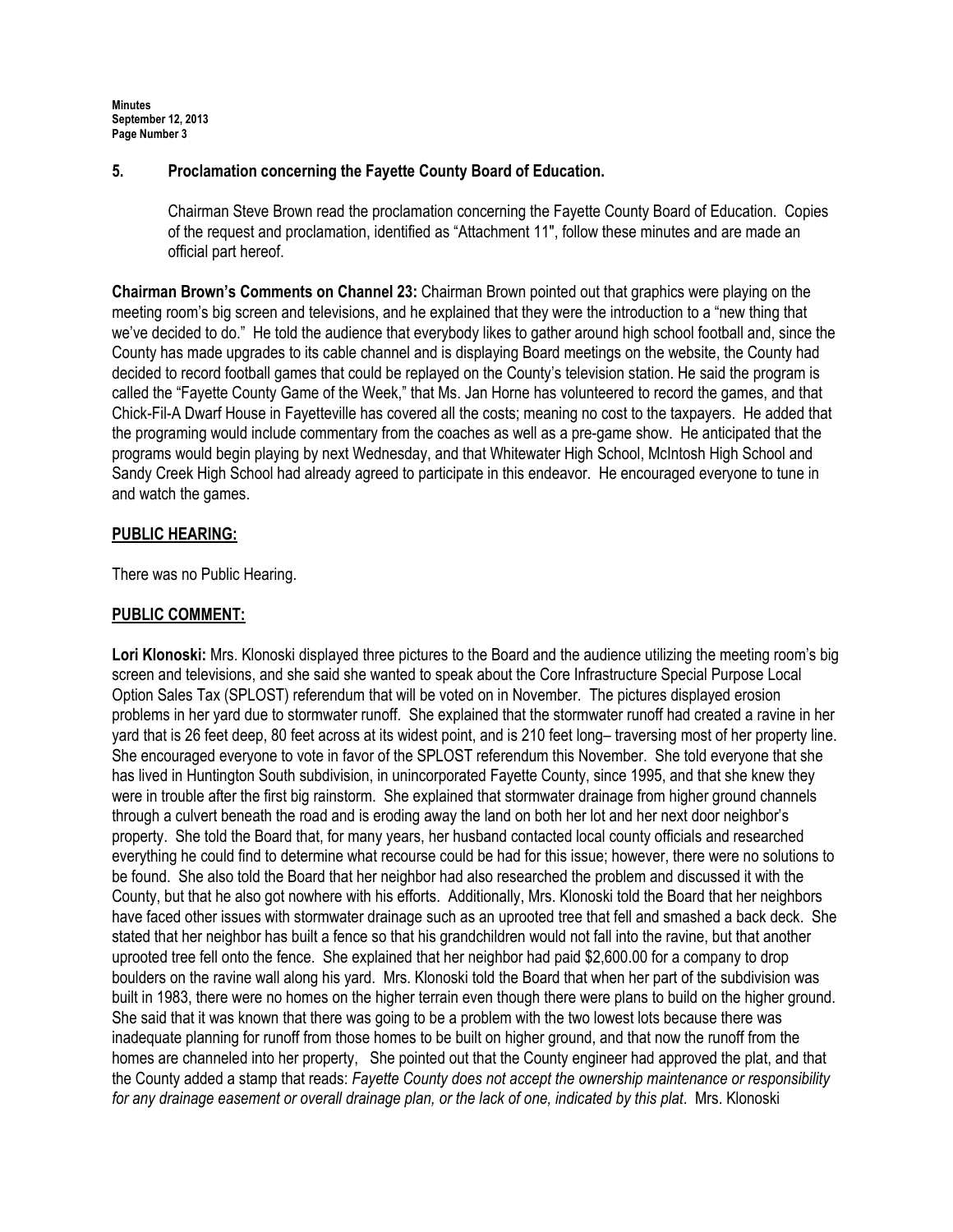interpreted the stamp as the County's way to absolve itself from responsibility. She acknowledged that when the Stormwater Utility Fee was passed in 2012 that she hoped that the damage to her property would end because one of the functions of the fee is to repair infrastructures that pose a threat to landowners and their property. She told the audience that the SPLOST referendum would save her home from destruction, and that she could recapture the value of her home. She reiterated that the ravine is huge and each rain is eroding more and more of her land as most of her lot is sinking toward the ravine. She understood that fixing the problems is expensive, and she understood that the Board of Commissioners admitted that money has not been set aside over the years to cover the costs. She thought that the only way the County could make the improvements was with the SPLOST revenue, and that the one-penny tax would bring enough money to improve the County's most serious infrastructure problems. She told the audience that if the SPLOST referendum does not pass, then the Stormwater Utility Fees would not come close to providing enough money to adequately deal with the most serious problems. She closed saying that at some point every community has to address the issue of an aging infrastructure, and that Fayette County's time has come. Copies of the pictures provided by Mrs. Klonoski, identified as "Attachment 12", follow these minutes and are made an official part hereof.

Denise Ognio: Mrs. Ognio informed the audience that on Saturday, September 14, 2013, a seminar would be held on "The Making of America." She said the seminar would be about the first settlers from England through the signing of the United States Constitution, and that this seminar was in conjunction with Constitution Week. She told everyone that the Greater Fayette Republican Women's Club was sponsoring the seminar, and that she had two free tickets to attend. She said they did not want any empty seats, and she asked for those who were interested in attending to see her after the meeting. She informed everyone that lunch would be provided, and that while the seminar would last from 8:30 a.m. until 4:30 p.m., that the seminar, which is a historical study, was worth it. Chairman Brown announced that both he and Commissioner Barlow would attend the seminar.

Frank Gardner: Mr. Gardner replied to Mrs. Klonoski's comments, and he said there are many places throughout Fayette County that have been approved for building permits. He said the county stamp stated: "The County is not responsible for water damage or drainage and stuff." He said it seems logical to him that before plats are approved they should be taken to the Planning Commission and addressed at that level. He pointed out that in the future there would be many acres that would be developed, and that the engineer and Fayette County should take responsibility so that the builders would take care of the problem.

# CONSENT AGENDA:

Commissioner Barlow moved to approve Consent Agenda Items 6-10 as presented. Commissioner Ognio seconded the motion. No discussion followed. The motion passed 4-0-1 with Commissioner McCarty being absent.

- 6. Approval of staff's request to sign the 2013 Performance Partnership Agreement between Fayette County Emergency Management and Georgia Emergency Management Agency (GEMA), allowing for an Emergency Preparedness Grant in the total amount of \$65,394.00, with a 50% match from Fayette County, and authorization for the Chairman and appropriate personnel to sign said agreement. Copies of the request and Partnership Agreement, identified as "Attachment 13", follow these minutes and are made an official part hereof.
- 7. Approval of staff's request to apply for a Georgia Emergency Management Agency (GEMA) / Federal Emergency Management Agency (FEMA) Hazard Mitigation Grant, in the amount of \$24,000, for the purpose of revising and updating Fayette County's Hazard Mitigation Plan, and authorization for the Chairman and appropriate personnel to sign the grant application and related documents. Copies of the request and Hazard Mitigation Grant, identified as "Attachment 14", follow these minutes and are made an official part hereof.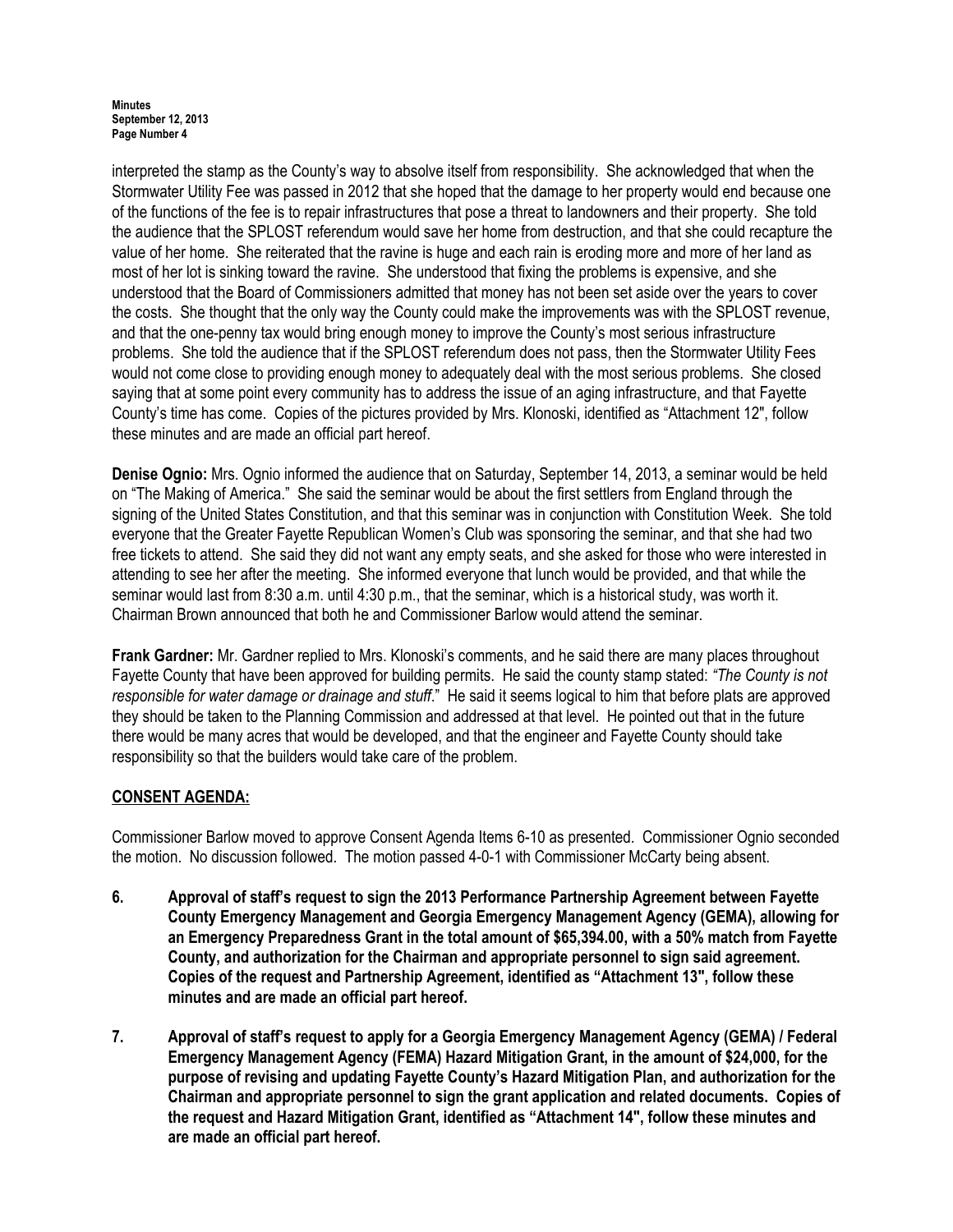- 8. Approval of the Water Committee's recommendation to award an annual contract for waterline extensions for Fiscal Year 2014 to the low bidder, Shockley Plumbing, in an amount not to exceed of \$500,000, and authorization for the Chairman to execute said contract and related documents. A copy of the request, identified as "Attachment 15", follows these minutes and is made an official part hereof.
- 9. Approval of staff's recommendation to purchase a Fargo HD5000 Dual Sided ID Card System with Dual Sided Lamination in an amount not to exceed \$6,000, funded from contingency within the capital projects fund. A copy of the request, identified as "Attachment 16", follows these minutes and is made an official part hereof.
- 10. Approval of the August 29, 2013 Board of Commissioners Meeting Minutes and the September 5, 2013 Board of Commissioners Special Called Meeting Minutes.

# OLD BUSINESS:

There were no Old Business items.

### NEW BUSINESS:

There were no New Business items.

## ADMINISTRATOR'S REPORTS:

Noise Disturbance Permit: County Administrator Steve Rapson informed the Board that he had a request for an exemption to the Fayette County Noise Ordinance, and he explained that currently the County's Ordinance requires Board approval for such exemptions. He explained to the Board that the County had received a late request from the Joseph Sams School that is hosting its  $7<sup>th</sup>$  annual Southern Flair fund-raiser, and he reiterated that this request would require the Board's approval and the Chairman's signature. He also requested for the Board to direct the County Attorney to amend the existing ordinance so that the Board or Commissioners or their designee, such as the County Administrator or the Community Development Director, to make approvals or to come before the Board. Discussion followed.

Commissioner Ognio moved to authorize the Chairman to sign the Noise Disturbance Permit and to direct the Interim County Attorney to modify the ordinance. Commissioner Oddo seconded the motion. No discussion followed. The motion passed 4-0-1 with Commissioner McCarty being absent. A copy of the Noise Disturbance Permit, identified as "Attachment 17", follows these minutes and is made an official part hereof.

Environmental Protection Division Report: County Administrator Steve Rapson reminded the Board that he met with the Environmental Protection Division (EPD) on Thursday, September 5, 2013. He said the EPD had emailed him, notifying him that they wanted to extend the response deadline from September 12, 2013 until September 27, 2013. Mr. Rapson reported that he agreed to the EPD's request. Additionally, he reported that staff completed its first round of interviews for the Engineer of Record for the Water System, that the next round of interviews would be held on Friday, September 13, 2013, and that the plan was to bring a recommendation to the Board at the September 26, 2013 Board of Commissioners meeting.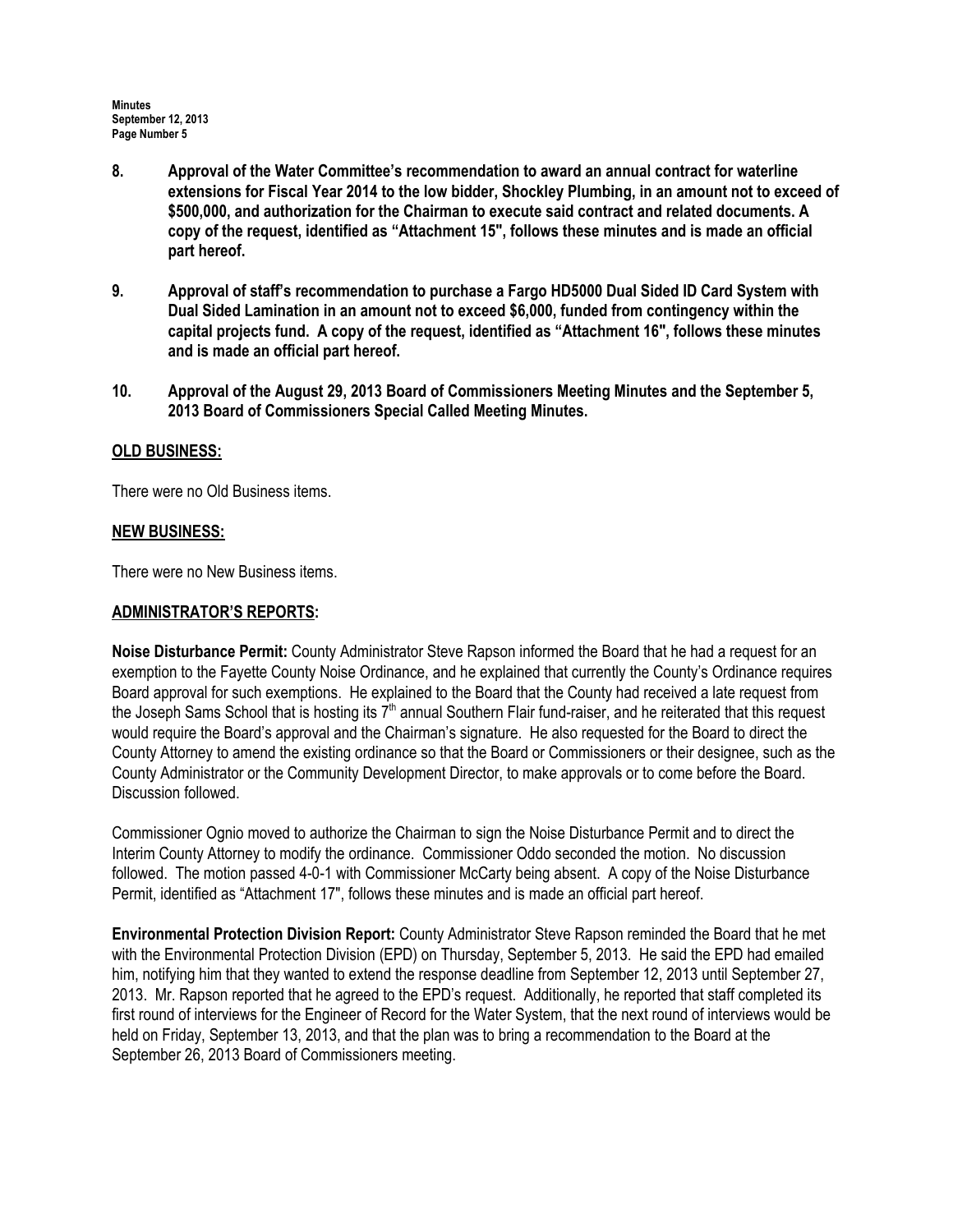Update on the Deficiency Report: Mr. Rapson reminded the Board that at the last meeting he informed the Board that the County had corrected about 25% of the listed deficiencies. He then reported that the percentage had been updated earlier in the day, and that the County has now corrected 38% of the deficiencies. He informed the Board that the report will be issued on September 27, 2013 when the County meets with the Environmental Protection Division. He stated that staff is actively going through the list and getting the deficiencies corrected as quickly as possible.

# ATTORNEY'S REPORTS:

Pending Litigation, Threatened Litigation, and Review of Executive Session Minutes: Interim County Attorney Dennis Davenport informed the Board that he had two items for Executive Session. He said one item involved pending litigation and the other item involved threatened litigation. He also added that the Board would need to review the Executive Session Minutes from August 29, 2013 and September 5, 2013.

# COMMISSIONERS' REPORTS:

Commissioner Barlow: Commissioner Barlow thanked the couples who came to the meeting. He thought it was precious that Fayette County was recognizing people who have been married for a long time. He mentioned that Mr. Jim Richter and his wife should qualify. Mr. Richter replied that he would have his recognition at another time. He also thanked everyone who comes to the meetings, and he especially thanked reporters Pat Cooper and John Munford. He quipped that it is always wonderful to read about how these meetings turn out.

Commissioner Oddo: Commissioner Oddo stated that when Chairman Brown mentioned that Commissioner McCarty is "suffering on a cruise," that he thought, considering the events of the past few months, that he may well be suffering on a cruise. He said it was his wish for Commissioner McCarty to be okay, that he hoped everything was going great, and that he looked forward to seeing him back next time.

Commissioner Ognio: Commissioner Ognio said he looked forward to seeing the SPLOST question on the ballot, and he hoped the citizens would dig into the issues and to determine what SPLOST is all about. He mentioned that many people do not know that the issue will be on the ballot, and he hoped that people would learn about it so they could make a proper decision.

Chairman Brown: Chairman Brown pointed out that since the meetings have been able to be recorded, that people could go to the County's website and review all of the past meetings. He explained that the September 5, 2013 meeting gives an explanation and history of the whole SPLOST issue, and that any documentation that anyone may want with regard to the issues is able to be obtained from the Fayette County website. He added that information is also available at the public libraries and from the various County and municipal administration buildings throughout Fayette County.

# EXECUTIVE SESSION:

Pending Litigation, Threatened Litigation, and Review of Executive Session Minutes: Chairman Brown moved to go into Executive Session for one pending litigation, one threatened litigation, and the approval of the August 29, 2013 Executive Session Minutes and the other being the September 5, 2013 Executive Session Minutes. Commissioner Barlow seconded the motion. No discussion followed. The motion passed 4-0-1 with Commissioner McCarty being absent.